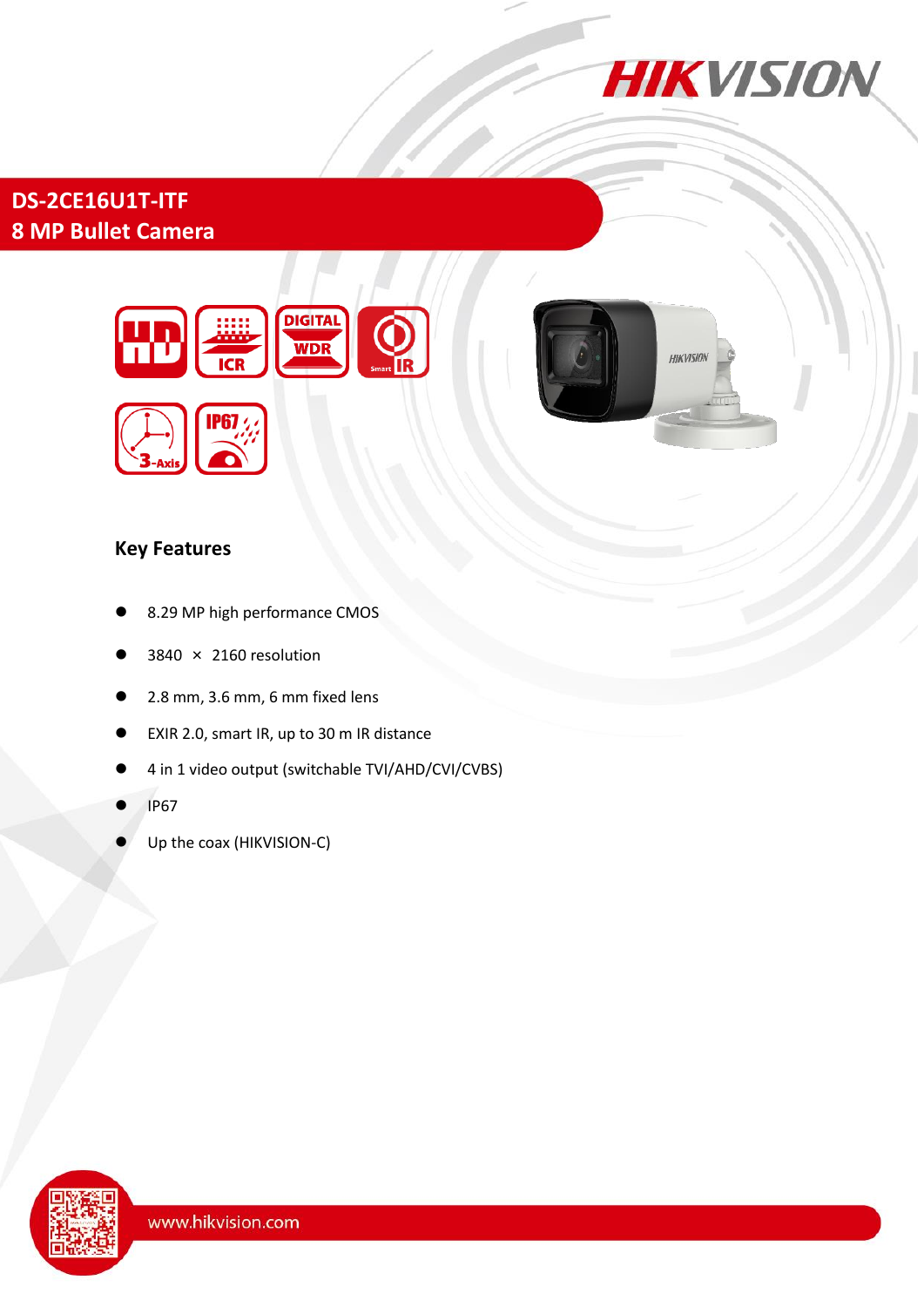

# **Specification**

X

| Camera                              |                                                                                                                                                                 |
|-------------------------------------|-----------------------------------------------------------------------------------------------------------------------------------------------------------------|
| Image Sensor                        | 8.29 megapixel progressive scan CMOS                                                                                                                            |
| Signal System                       | PAL/NTSC                                                                                                                                                        |
| Frame Rate                          | TVI: 8MP@12.5fps, 8MP@15fps, 5MP@20fps, 4MP@25fps, 4MP@30fps, 2MP@25fps,<br>2MP@30fps<br>CVI: 8MP@12.5fps, 8MP@15fps<br>AHD: 5MP@20fps<br><b>CVBS: 960H P/N</b> |
| Resolution                          | 3840 (H) × 2160 (V)                                                                                                                                             |
| Min. Illumination                   | Color: 0.01 Lux@(F1.2, AGC ON), 0 Lux with IR                                                                                                                   |
| <b>Shutter Time</b>                 | PAL: 1/12.5 s to 1/50,000 s<br>NTSC: 1/15 s to 1/50,000 s                                                                                                       |
| Lens                                | 2.8 mm, 3.6 mm, 6 mm fixed lens                                                                                                                                 |
| Horizontal Field of View            | 102.2° (2.8 mm), 79° (3.6 mm), 50.8° (6 mm)                                                                                                                     |
| Lens Mount                          | M16                                                                                                                                                             |
| Day & Night                         | IR cut filter                                                                                                                                                   |
| Angle Adjustment (Bracket)          | Pan: 0° to 360°, Tilt:0° to 180°, Rotate: 0° to 360°                                                                                                            |
| Synchronization                     | Internal synchronization                                                                                                                                        |
| DWDR (Digital Wide Dynamic Range)   | 105 dB                                                                                                                                                          |
| <b>Menu</b>                         |                                                                                                                                                                 |
| AGC                                 | Yes                                                                                                                                                             |
| Day/Night Mode                      | Auto/Color/BW (Black and White)                                                                                                                                 |
| <b>White Balance</b>                | Auto/Manual                                                                                                                                                     |
| <b>BLC (Backlight Compensation)</b> | Yes                                                                                                                                                             |
| Language                            | English                                                                                                                                                         |
| <b>Functions</b>                    | Brightness, Sharpness, DNR, Mirror, Smart IR                                                                                                                    |
| <b>Interface</b>                    |                                                                                                                                                                 |
| Video Output                        | 1 HD analog output                                                                                                                                              |
| Switch Button                       | TVI/AHD/CVI/CVBS                                                                                                                                                |
| <b>General</b>                      |                                                                                                                                                                 |
| <b>Operating Conditions</b>         | -40 °C to 60 °C (-40 °F to 140 °F), humidity: 90% or less (non-condensation)                                                                                    |
| Power Supply                        | 12 VDC ±25%                                                                                                                                                     |
| Power Consumption                   | Max. 5.3 W                                                                                                                                                      |
| <b>Protection Level</b>             | IP67                                                                                                                                                            |
| Material                            | Metal                                                                                                                                                           |
| IR Range                            | Up to 30 m                                                                                                                                                      |
| Communication                       | Up the coax, Protocol: HIKVISION-C (TVI output)                                                                                                                 |
| Dimensions                          | 58 mm × 61 mm × 159.8 mm (2.28" × 2.40" × 6.42")                                                                                                                |
| Weight                              | Approx. 345 g (0.76 lb.)                                                                                                                                        |